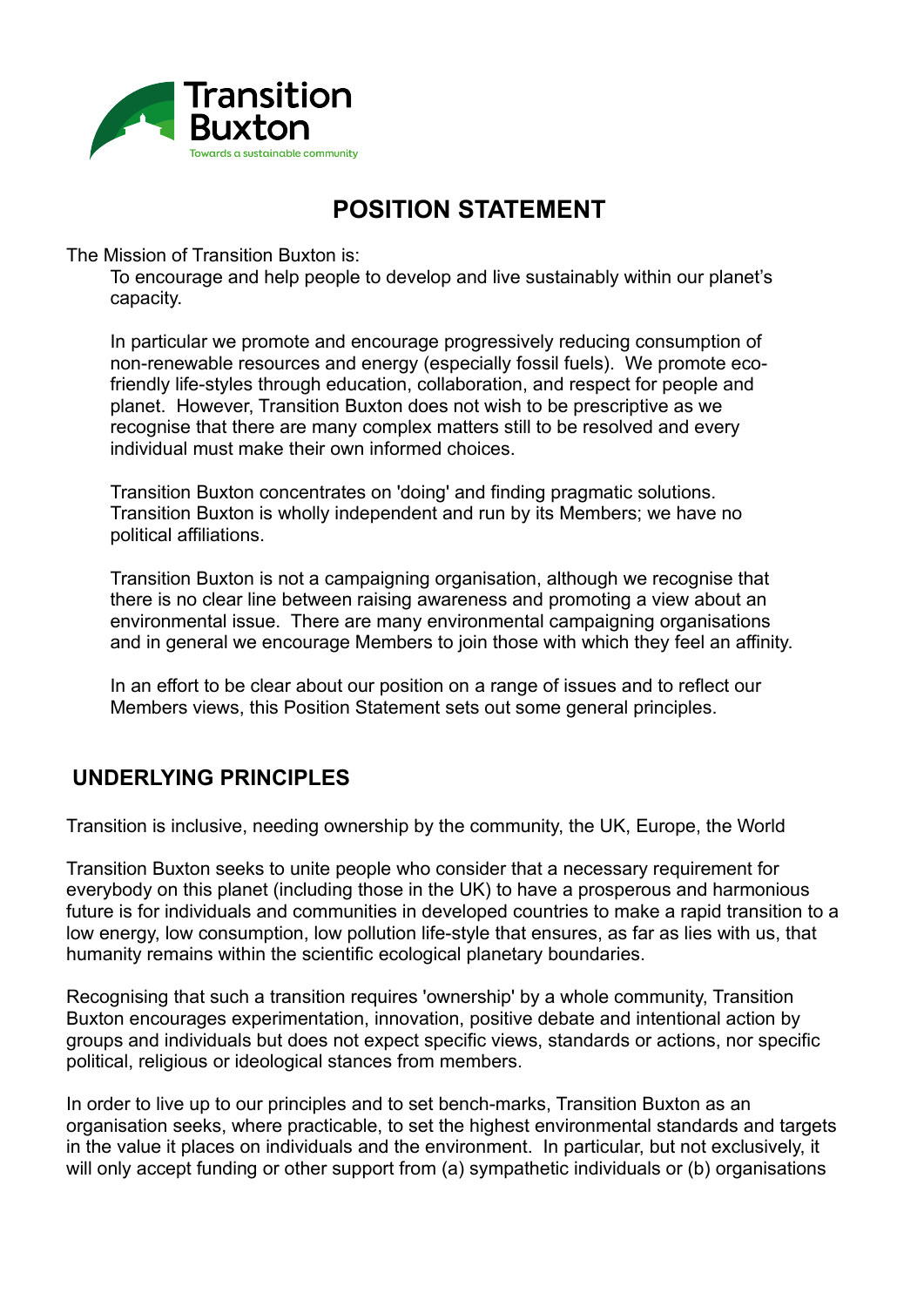that it recognises as long-term environmentally sustainable or making strenuous, urgent efforts to become so.

TRANSITION BUXTON IS IN FAVOUR OF:

Toleration, discussion, debate and all efforts to promote resilience through mutual support and cooperation.

Local Community initiatives to reduce unnecessary consumption and our carbon foot-print and to enhance the quality of life for all. E.g. local food production and local electricity generation.

Permaculture principles.

The R's (Refuse, Reduce, Reuse, Repair, Recycle) including efforts to reduce packaging and food waste.

For further detailed examples see Appendix 1.

TRANSITION BUXTON IS OPPOSED TO:

Although we do not instigate related campaigns, where appropriate and supported by our Members Transition Buxton is willing to add our group's name to campaigns on issues organised by other groups such as:

Coal, lignite, peat as fuels (except in rare cases where indigenous people have no immediate alternative) and in particular coal-fired power-stations.

Fracking

.

Bad science

Industries that by intent or neglect oppose environmental improvements

For further detailed examples see Appendix 2

TRANSITION BUXTON IS NEUTRAL ON:

At present we retain a neutral stance on mainstream political parties and issues that are a matter of individual conscience or where continuing debate is needed.

For some examples. See Appendix 3.

Appendix 1. Transition Buxton is generally in favour of:

Public transport, cycling, walking, and efforts to facilitate these including by segregation from cars and lorries.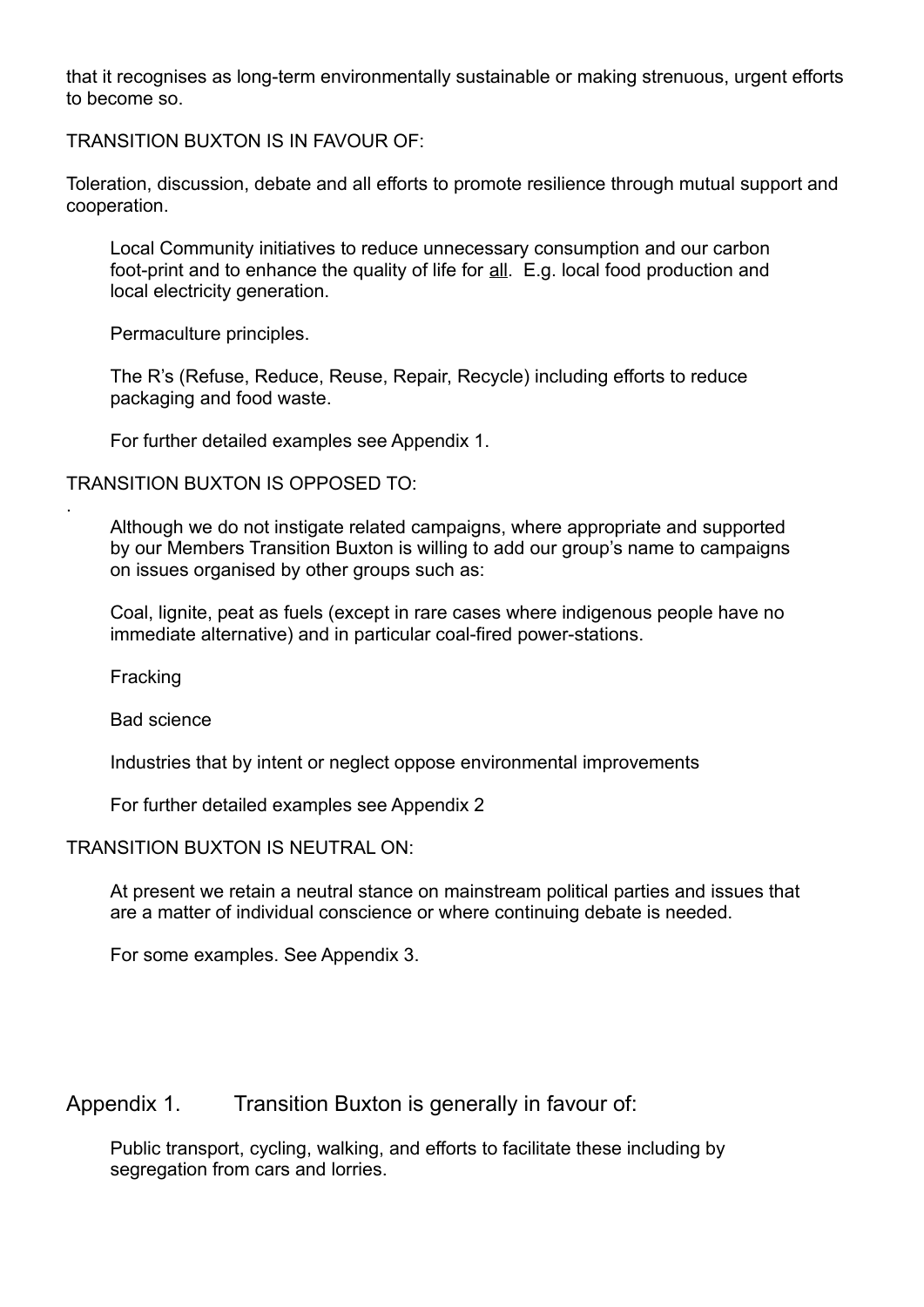Rail freight wherever practicable.

The use of local independent businesses and suppliers which helps to reduce product miles and retain money in the local economy. Money spent with large scale corporates tends to take money out of circulation in the local economy.

Bee hives, provided the bees are not over-exploited and adequate areas are available for wild bees.

Planting, nurture and harvesting of trees that are appropriate to a location, especially ones that provide food.

All efforts to protect wild spaces and to 're-wild' except where this is for the exclusive benefit of individuals or groups and to the detriment of indigenous peoples.

Forest gardening, forest schools, and all efforts to enable children and families to experience 'hands-on' harmonious interaction with 'Nature'.

Expanding existing Renewable Energy production technology (e.g. wind, solar, hydro, sustainable local wood/coppice/grass) provided that ecological impacts are carefully minimised and wild spaces are left undeveloped. Optimise solar PV. Optimise community projects and shared ownership where any profit is reinvested in the local environment and community.

Energy storage on large and small scale, with some caution about environmental sourcing of materials and disposal of waste for manufacture.

The development of wave-power and tidal power (e.g. turbines on the sea bed where practicable) and other environmentally friendly innovation.

The development of later generations of bio-fuels that do not require significant amounts of agricultural land, with caution regarding sourcing and disposal of materials.

More people growing more of their own food including Community Farms, allotments and getting children involved in growing food.

Maximising use of grey water, water conservation and re-cycling.

Designing re-use and re-cycling into manufactured products.

All efforts to aid the reduction of energy consumption e.g. insulation, passivehouses/shops/schools/factories, and LED lighting.

A change in diet that progressively reduces to a sustainable level the amount of meat and dairy products consumed by people and their pets. Vegetarian or Vegan diet – while adoption by individuals is commendable there is still a debate about the realism of promoting universal adoption.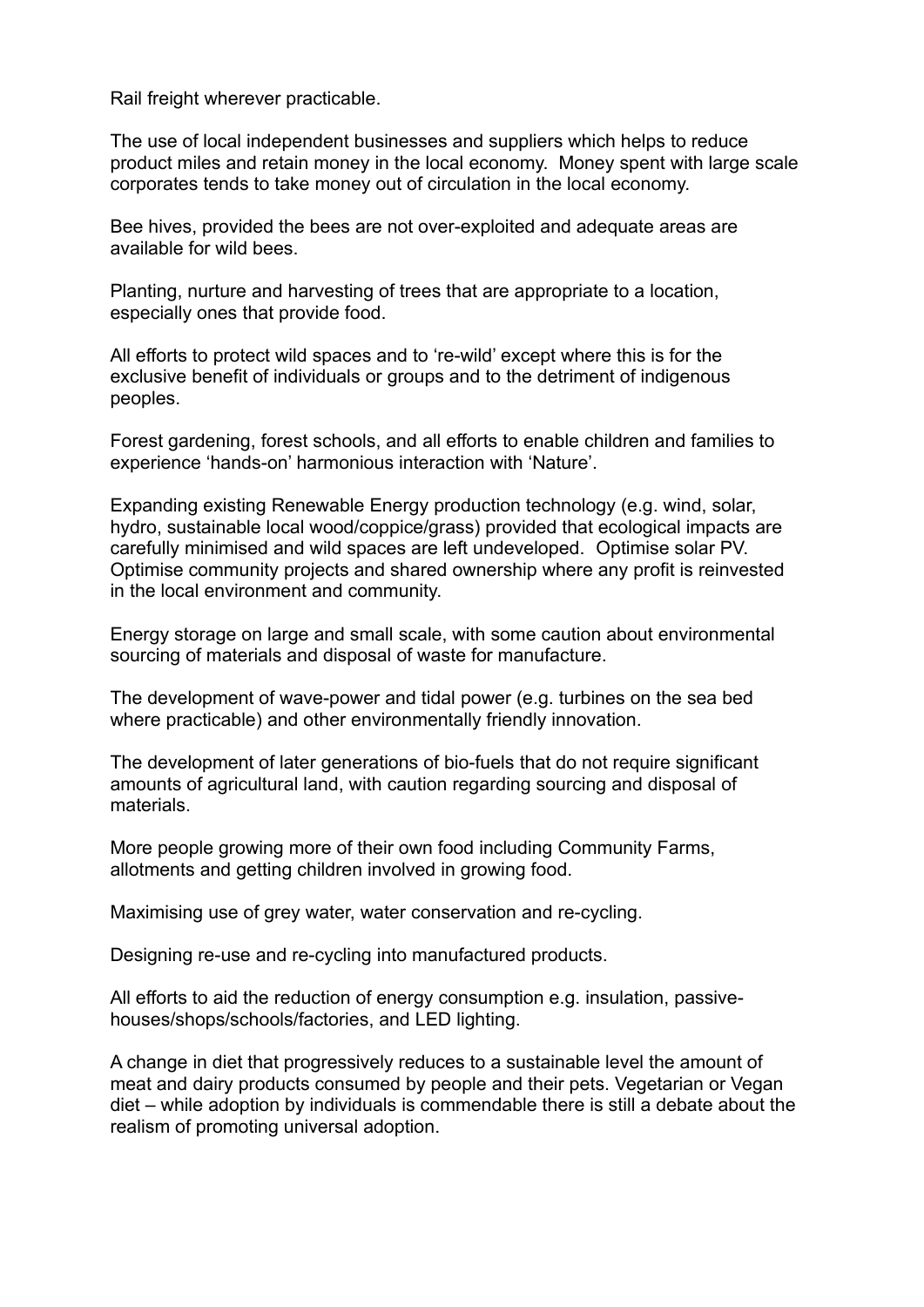Fairtrade imports of foods and drinks that cannot reasonably be produced locally, that benefit the producers and are sustainable where they are produced.

Developments of hybrid and electric vehicles or hydrogen powered vehicles provided the original energy for manufacture and use is renewable as far as practicable.

Guerrilla gardening – i.e. carried out safely with the tacit acceptance by the Local Authority.

Efforts to reduce the use of single use plastics and clean up our environment including beaches and oceans. Reduction in all types of packaging where possible.

The phasing out of Nuclear power generation other than the possible development of thorium or fusion systems as renewable technology is more developed.

Appendix 2 Transition Buxton is generally not in favour of:

Unsustainable extraction of peat. Note: some peat is produced sustainably and should be prioritised for growing seedlings.

Diesel cars and larger cars than strictly necessary.

Biofuels that displace food production or require forests or other wild spaces to be cleared or that impede re-wilding.

Genetic Modification (GM) and manipulation directed towards food production or other commercial purposes.

The use of herbicides and insecticides other than those that occur naturally. In particular neo-nicotinoids and any used in conjunction with GM plants. It is, however, recognised that some control of invasive species may be needed where biological controls cannot be discovered.

Farming techniques that harm the soil, especially by reducing the organic matter.

All production and use of plastics that leads to pollution of land, rivers, seas and oceans (including manufacturing waste).

Fracking on the grounds that all fossil fuel extraction has an undesirable environmental side.

Opening up of new oil fields.

Nuclear weapons.

The selling of British made arms and weapons abroad.